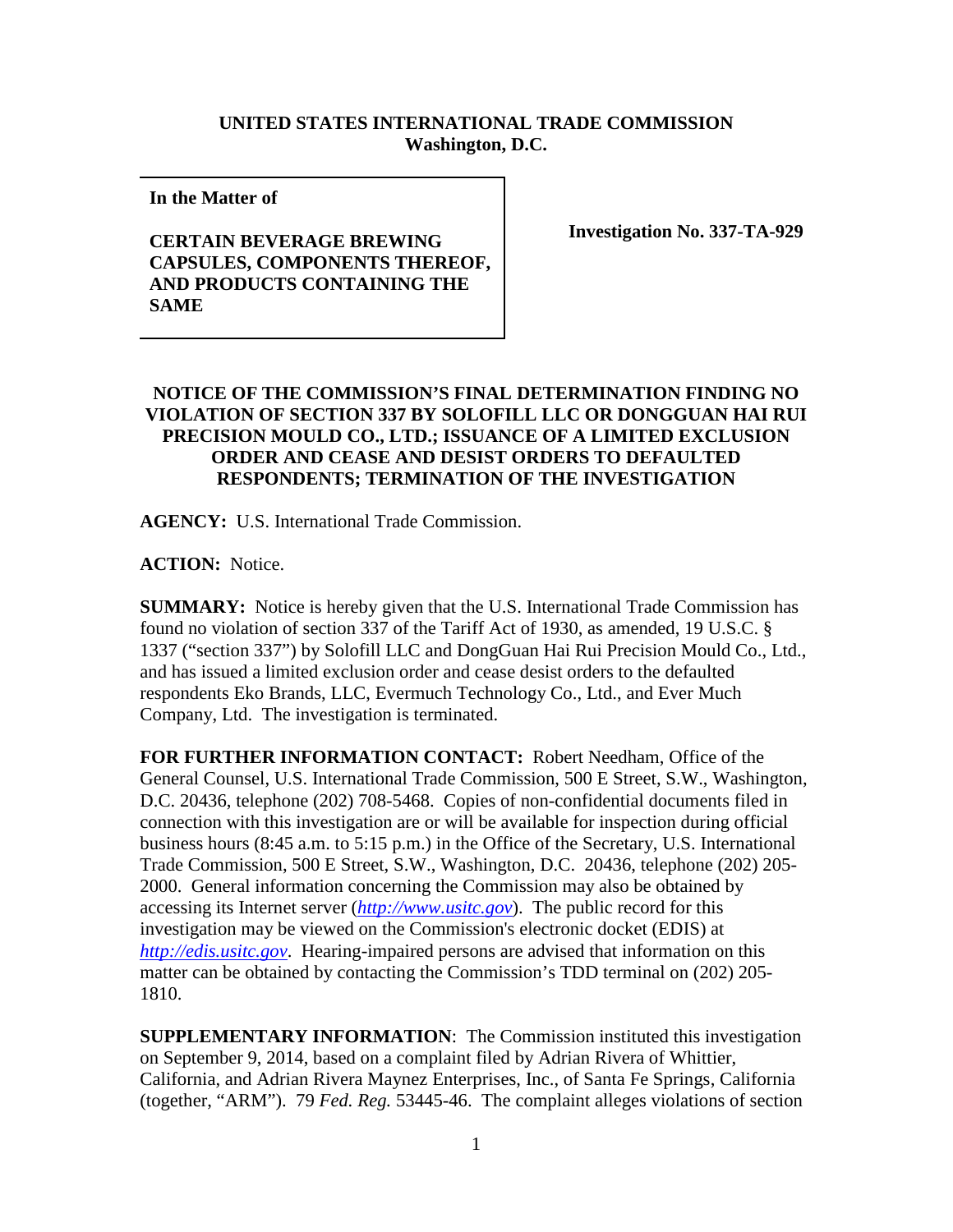337 of the Tariff Act of 1930, as amended, 19 U.S.C. § 1337, in the importation into the United States, the sale for importation, and the sale within the United States after importation of certain beverage brewing capsules, components thereof, and products containing the same that infringe claims 5-8 and 18-20 of U.S. Patent No. 8,720,320 ("the '320 patent"). *Id.* at 53445. The Commission's notice of investigation named as respondents Solofill LLC of Houston, Texas ("Solofill"); DongGuan Hai Rui Precision Mould Co., Ltd. of Dong Guan City, China ("DongGuan"); Eko Brands, LLC ("Eko Brands"), of Woodinville, Washington; Evermuch Technology Co., Ltd. ("Evermuch Technology"), of Hong Kong, China; Ever Much Company Ltd. ("Evermuch Company") of Shenzhen, China; Melitta USA, Inc. ("Melitta"), of North Clearwater, Florida; LBP Mfg., Inc. of Cicero, Illinois and LBP Packaging (Shenzhen) Co. Ltd. of Shenzhen, China (together, "LBP"); Spark Innovators Corp. ("Spark"), of Fairfield, New Jersey; B. Marlboros International Ltd. (HK) ("B. Marlboros") of Hong Kong, China; and Amazon.com, Inc. ("Amazon") of Seattle, Washington. The Office of Unfair Import Investigations was also named as a party to the investigation. *Id.*

The Commission terminated the investigation with respect to Melitta, Spark, LBP, and B. Marlboros based on the entry of consent orders and terminated the investigation with respect to Amazon based on a settlement agreement. Notice (Dec. 18, 2014); Notice (Jan. 13, 2015); Notice (Mar. 27, 2015); Notice (Apr. 10, 2015). The Commission also found Eko Brands, Evermuch Technology, and Evermuch Company in default for failing to respond to the complaint and notice of investigation. Notice (May 18, 2015). Accordingly, Solofill and DongGuan (together, "Respondents") are the only respondents actively participating in the investigation.

On September 4, 2015, the ALJ issued his final initial determination ("ID") finding no violation of section 337. The ID found that ARM had established every element for finding a violation of section 337 except for infringement. The ID found that Respondents were not liable for direct infringement because direct infringement required the combination of Respondents' products with a third-party single serve beverage brewer, and that Respondents were not liable for induced or contributory infringement because they did not have pre-suit knowledge of the '320 patent. The ID did find that Respondents' products directly infringed claims 5-7, 18, and 20 of the '320 patent ("the asserted claims") when combined with a third-party single serve coffee brewer, that the asserted claims were not shown invalid by clear and convincing evidence, and that ARM satisfied both the technical and economic prongs of the domestic industry requirement. The ALJ also issued his recommendation on remedy and bonding along with his ID.

On September 21, 2015, ARM petitioned for review of the ID's findings that Respondents were not liable for induced and contributory infringement because of a lack of pre-suit knowledge, and Respondents petitioned for review of several of the ID's findings. On September 29, 2015, the parties opposed each other's petitions, and the Commission Investigative Attorney ("IA") opposed both petitions.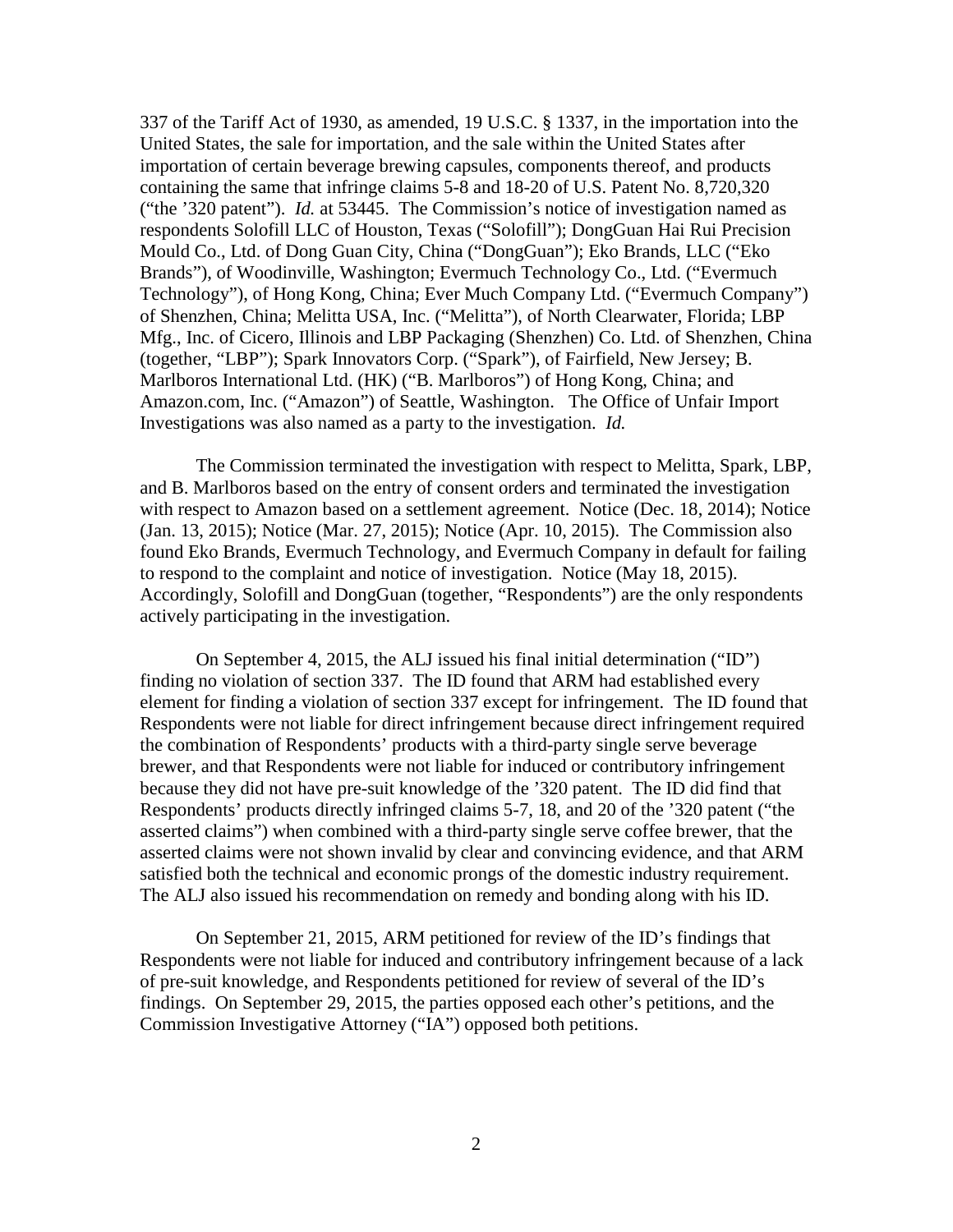On November 9, 2015, the Commission determined to review the final ID in part. Specifically the Commission determined to review the following: (1) the ID's findings on the construction, infringement, and technical prong of the domestic industry requirement for the limitation "a needle-like structure, disposed below the base"; (2) the ID's findings on induced and contributory infringement; (3) the ID's findings that the asserted claims are not invalid for a lack of written description, as anticipated by Beaulieu and the APA, or as obvious; and (4) the ID's findings on the economic prong of the domestic industry requirement. The Commission determined not to review the remaining findings in the ID. The Commission also requested briefing from the parties on the issue of pre-suit knowledge, and briefing from the parties and the public on the issues of remedy, the public interest, and bonding. The Commission received initial written submissions from ARM, Respondents, and the IA on November 20, 2015, and responsive written submissions from ARM, Respondents, and the IA on December 1, 2015. No submissions were received from the public.

Having examined the record of this investigation, including the ALJ's final ID, the petitions, responses, and other submissions from the parties, the Commission has determined that ARM has not proven a violation of section 337 by Solofill and DongGuan. Specifically, the Commission has determined to modify the ID's construction of "a needle-like structure, disposed below the base," and, under the modified construction, affirms under modified reasoning the ID's findings on infringement and the technical prong of the domestic industry requirement. The Commission has also determined to reverse the ID's finding that Respondents are not liable for contributory and induced infringement. The Commission has further determined that that claims 5 and 6 of the '320 patent are invalid as anticipated by Beaulieu and that claims 5-7, 18, and 20 of the '320 patent are invalid for a lack of written description (Commissioner Kieff dissenting on written description). Additionally, the Commission has determined that Respondents have not shown that claims 7, 18, and 20 are invalid as anticipated or that claims 5-7, 18, and 20 are invalid as obvious. Finally, the Commission has determined to affirm the ID's findings on the economic prong. All other findings in the ID that are consistent with the Commission's determinations are affirmed.

The Commission also previously found the statutory requirements of section 337(g)(1) (19 U.S.C. § 1337(g)(1)) and Commission Rule 210.16(a)(1) (19 C.F.R. §  $210.16(a)(1)$  met with respect to Eko Brands, Evermuch Technology, and Evermuch Company, and found these respondents in default. *See* ALJ Order No. 19, *unreviewed* Notice (May 18, 2015).

The Commission has determined that the appropriate form of relief in this investigation is: (1) a limited exclusion order prohibiting the unlicensed entry of beverage brewing capsules, components thereof, and products containing same that are manufactured abroad by or on behalf of, or imported by or on behalf of, Eko Brands, Evermuch Technology, or Evermuch Company, that infringe one or more of claims 8 and 19 of the '320 patent; (2) cease and desist orders prohibiting Eko Brands, Evermuch Technology, and Evermuch Company from importing, selling, marketing, advertising,